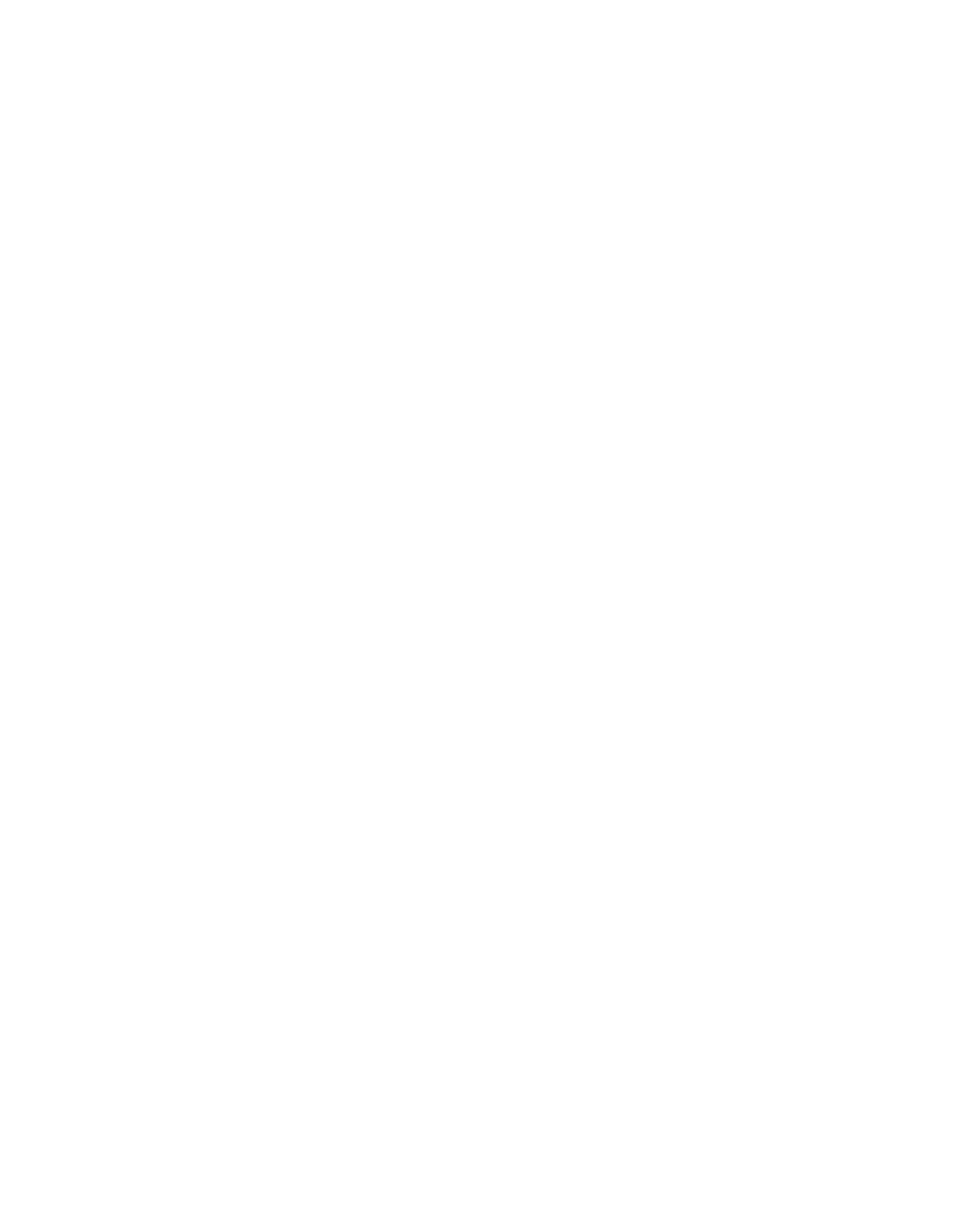

### **Supersport**

#### **Supersport Entries - 16**

| No.            | <b>Rider</b>         | Hometown                       | <b>Team</b>                     | <b>Bike</b>        | <b>Nationality</b> |
|----------------|----------------------|--------------------------------|---------------------------------|--------------------|--------------------|
| $\overline{2}$ | Josh Herrin          | Lake Elsinore, CA              | Warhorse HSBK Racing Ducati NYC | Ducati Panigale V2 | <b>USA</b>         |
| 16             | Kevin Olmedo         | Antiguo Cuscatlan, El Salvador | N2 Racing/BobbleHeadMoto        | Yamaha YZF-R6      | <b>SLV</b>         |
| 20             | CJ LaRoche           | Bellaire, OH                   | North East Cycle Outlet         | Yamaha YZF-R6      | <b>USA</b>         |
| 27             | Edgar Zaragoza       | Michoacan, Mexico              | <b>EZ Racing</b>                | Yamaha YZF-R6      | <b>MEX</b>         |
| 33             | Chad Lewin           | Santa Clarita, CA              | MP13 Racing                     | Yamaha YZF-R6      | <b>USA</b>         |
| 35             | Diego Perez          | Palma de Mallorca, Spain       | <b>PDR Motorsports</b>          | Yamaha YZF-R6      | <b>ESP</b>         |
| 44             | Samuel Lochoff       | Cape Town, South Africa        | Vision Wheel M4 ECSTAR Suzuki   | Suzuki GSX-R600    | ZAF                |
| 59             | Jaret Nassaney       | Altus, OK                      | Altus Motorsports               | Suzuki GSX-R600    | <b>USA</b>         |
| 60             | Carl Soltisz         | Springfield Township, MI       | Disrupt Racing                  | Suzuki GSX-R600    | <b>USA</b>         |
| 68             | Luke Power           | Blanchard, OK                  | 3D Motorsports LLC              | Suzuki GSX-R600    | <b>AUS</b>         |
| 70             | Tyler Scott          | Emmaus, PA                     | Vision Wheel M4 ECSTAR Suzuki   | Suzuki GSX-R600    | <b>USA</b>         |
| 74             | Chris Sarbora        | Seattle, WA                    | <b>Hot Sauce Racing</b>         | Kawasaki ZX-6R     | <b>USA</b>         |
| 75             | Justin Jones         | Mineral, VA                    | Altus Motorsports               | Suzuki GSX-R600    | <b>USA</b>         |
| 78             | Alejandro Thermiotis | Caracas, Venezuela             | <b>Thermiotis Racing</b>        | Yamaha YZF-R6      | VEN                |
| 88             | Benjamin Smith       | Glenmoore, PA                  | North East Cycle Outlet Racing  | Yamaha YZF-R6      | <b>USA</b>         |
| 90             | Liam Grant           | Boulder, CO                    | Vision Wheel M4 ECSTAR Suzuki   | Suzuki GSX-R600    | USA                |





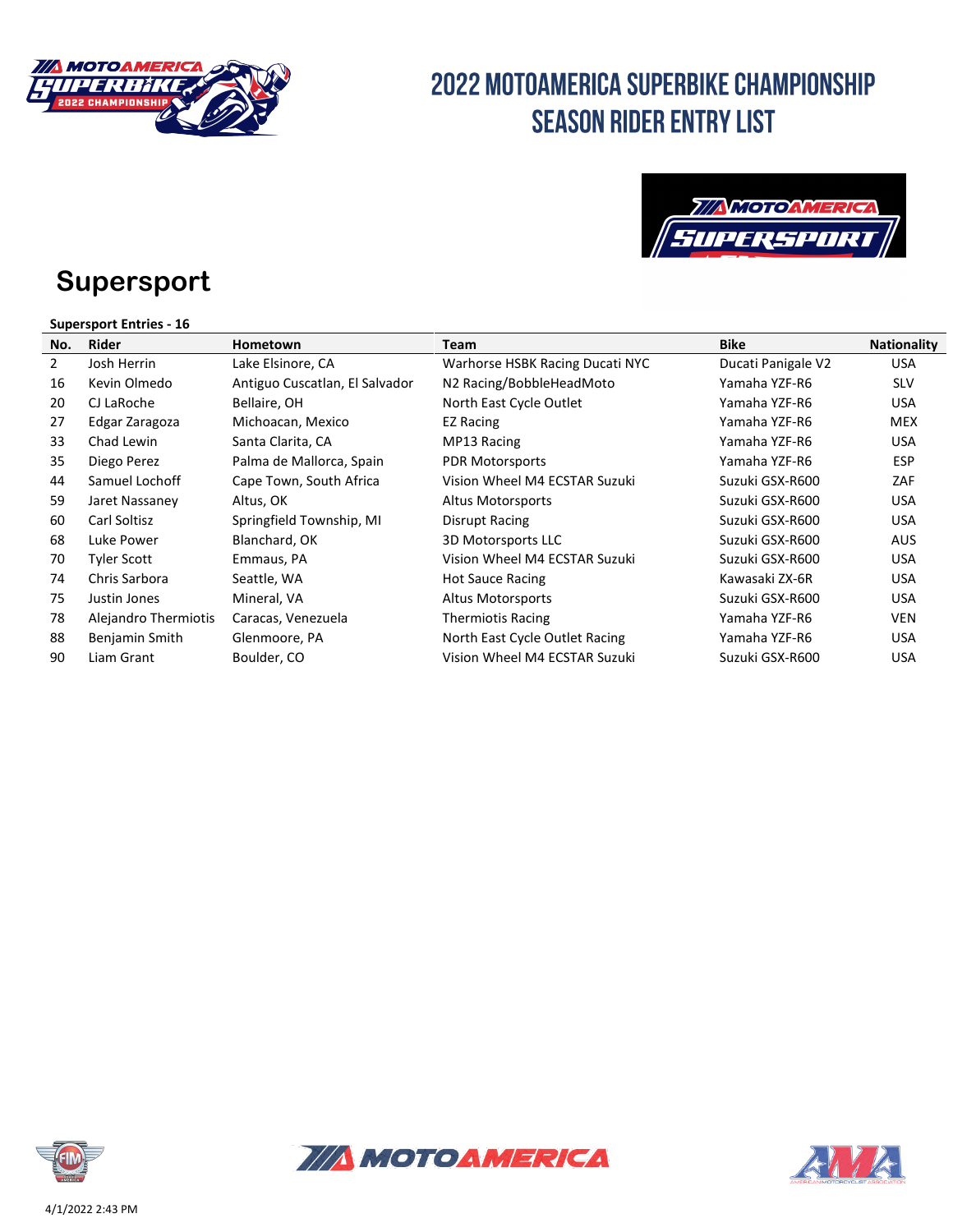

#### **Sportbiketrackgear.com Junior Cup**



#### **STG Junior Cup Entries - 10**

| No. | Rider              | Hometown          | <b>Team</b>                       | <b>Bike</b>        | <b>Nationality</b> |  |
|-----|--------------------|-------------------|-----------------------------------|--------------------|--------------------|--|
| 13  | Owen Williams      | Lake Forest, CA   | Michael Gilbert Racing            | Kawasaki Ninja 400 | <b>USA</b>         |  |
| 14  | Chase Black        | Round Rock, TX    | Pure Attitude Racing              | Kawasaki Ninja 400 | <b>USA</b>         |  |
| 31  | Kayla Yaakov       | Gettysburg, PA    | Altus Motorsports Racing          | Kawasaki Ninja 400 | <b>USA</b>         |  |
| 48  | Max VanDenBrouck   | Shelby, MI        | SportbikeTrackGear.com            | Kawasaki Ninja 400 | <b>USA</b>         |  |
| 55  | Aden Thao          | Fresno, CA        | Calishine Racing                  | Kawasaki Ninja 400 | <b>USA</b>         |  |
| 62  | Joseph LiMandri Jr | Garden City, NY   | SportbikeTrackGear.com            | Kawasaki Ninja 400 | <b>USA</b>         |  |
| 69  | Hayden Bicknese    | Defiance, MO      | <b>Bicknese Racing</b>            | Kawasaki Ninja 400 | <b>USA</b>         |  |
| 71  | Levi Badie         | Zottegem, Belgium | <b>BARTCON Racing</b>             | Kawasaki Ninja 400 | BEL                |  |
| 83  | Ivan Rivera        | Manvel, TX        | A.I.R. Onze Moto Racing Team      | Kawasaki Ninja 400 | <b>USA</b>         |  |
| 96  | Gus Rodio          | Hammonton, NJ     | Rodio Racing/Warhorse HSBK Racing | Kawasaki Ninja 400 | <b>USA</b>         |  |





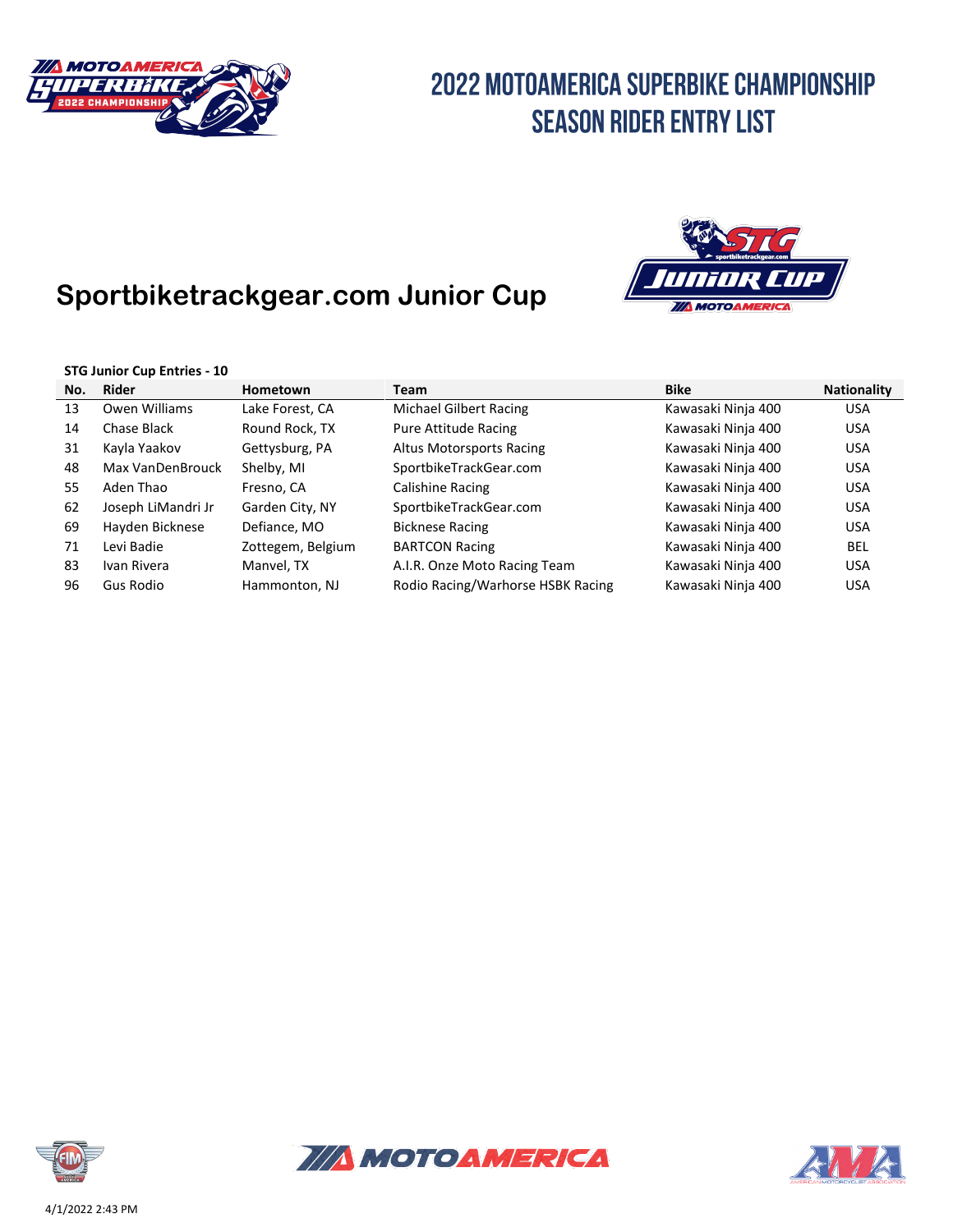

#### **YUASA Stock 1000**



#### **YUASA Stock 1000 Entries - 25**

| No. | <b>Rider</b>          | Hometown            | <b>Team</b>                              | <b>Bike</b>          | <b>Nationality</b> |
|-----|-----------------------|---------------------|------------------------------------------|----------------------|--------------------|
| 10  | <b>Travis Wyman</b>   | Las Vegas, NV       | <b>Tytlers Cycle/RideHVMC Racing</b>     | <b>BMW M 1000 RR</b> | <b>USA</b>         |
| 16  | Ezra Beaubier         | Roseville, CA       | Motorsport Exotica Orange Cat BST Racing | <b>BMW M 1000 RR</b> | <b>USA</b>         |
| 17  | <b>Hunter Dunham</b>  | Griffin, GA         | Hunter Dunham Racing                     | Yamaha YZF-R1        | <b>USA</b>         |
| 18  | Zachary Butler        | St. Charles, IL     | Redline-Moto                             | Yamaha YZF-R1        | <b>USA</b>         |
| 21  | Nolan Lamkin          | Indianapolis, IN    | Tom Wood Powersports                     | <b>BMW S 1000 RR</b> | <b>USA</b>         |
| 22  | <b>Ashton Yates</b>   | Milledgeville, GA   | Jones Honda                              | Honda CBR1000RR-R SP | <b>USA</b>         |
| 23  | Corey Alexander       | Westchester, NY     | <b>Tytlers Cycle/RideHVMC Racing</b>     | <b>BMW M 1000 RR</b> | <b>USA</b>         |
| 40  | Dallas Sherman Jr     | Denver, CO          | <b>Team Posse</b>                        | Yamaha YZF-R1M       | <b>USA</b>         |
| 41  | Maximiliano Gerardo   | Montevideo, Uruguay | <b>PDR Motorsports</b>                   | Kawasaki ZX-10RR     | <b>URY</b>         |
| 42  | Jeremy Coffey         | Vancouver, WA       | Triple M                                 | Suzuki GSX-R1000     | <b>USA</b>         |
| 43  | <b>Michael Butler</b> | St. Charles, IL     | Redline-Moto                             | Yamaha YZF-R1        | <b>USA</b>         |
| 52  | Sean Thomas           | Denver, CO          | <b>CW Moto Racing</b>                    | Yamaha YZF-R1        | <b>USA</b>         |
| 69  | Hayden Gillim         | Owensboro, KY       | Disrupt Racing                           | Suzuki GSX-R1000     | <b>USA</b>         |
| 72  | Steven Shakespeare    | Scottsdale, AZ      | 3D Motorsports                           | Yamaha YZF-R1        | <b>GBR</b>         |
| 90  | Zachary Schumacher    | Kaukauna, WI        | <b>Tytlers Cycle/RideHVMC Racing</b>     | <b>BMW S 1000 RR</b> | <b>USA</b>         |
| 92  | Jason Waters          | Springfield, GA     | <b>Edge Racing</b>                       | Honda CBR1000RR-R SP | <b>USA</b>         |
| 93  | Luie Zendejas         | Fayetteville, NC    | <b>Edge Racing</b>                       | Honda CBR1000RR-R SP | <b>USA</b>         |
| 94  | Danilo Lewis          | Osasco, Brazil      | <b>Tecfil Racing</b>                     | <b>BMW S 1000 RR</b> | <b>BRA</b>         |
| 96  | <b>Brandon Paasch</b> | Freehold, NJ        | <b>Altus Motorsports</b>                 | Suzuki GSX-R1000     | <b>USA</b>         |
| 98  | Jeremy Simmons        | Buena Park, CA      | <b>Impact Racing</b>                     | Yamaha YZF-R1        | <b>USA</b>         |
| 99  | Geoff May             | Cumming, GA         | VisionWheel/DiscountTire/KWS             | Honda CBR1000RR-R SP | <b>USA</b>         |
| 124 | Scott Briody          | Hannacroix, NY      | <b>Innovative Motorsports</b>            | Kawasaki ZX-10R      | <b>USA</b>         |
| 164 | Cody Cochran          | East Wenatchee, WA  | Squids 2 Grids Racing                    | <b>BMW S 1000 RR</b> | <b>USA</b>         |
| 177 | Dustin Walbon         | Bellingham, WA      | S2G/Adopt A Pet                          | <b>BMW S 1000 RR</b> | <b>USA</b>         |
| 720 | Mike Boyce            | The Woodlands, TX   | 3D Motorsports                           | Yamaha YZF-R1        | <b>USA</b>         |





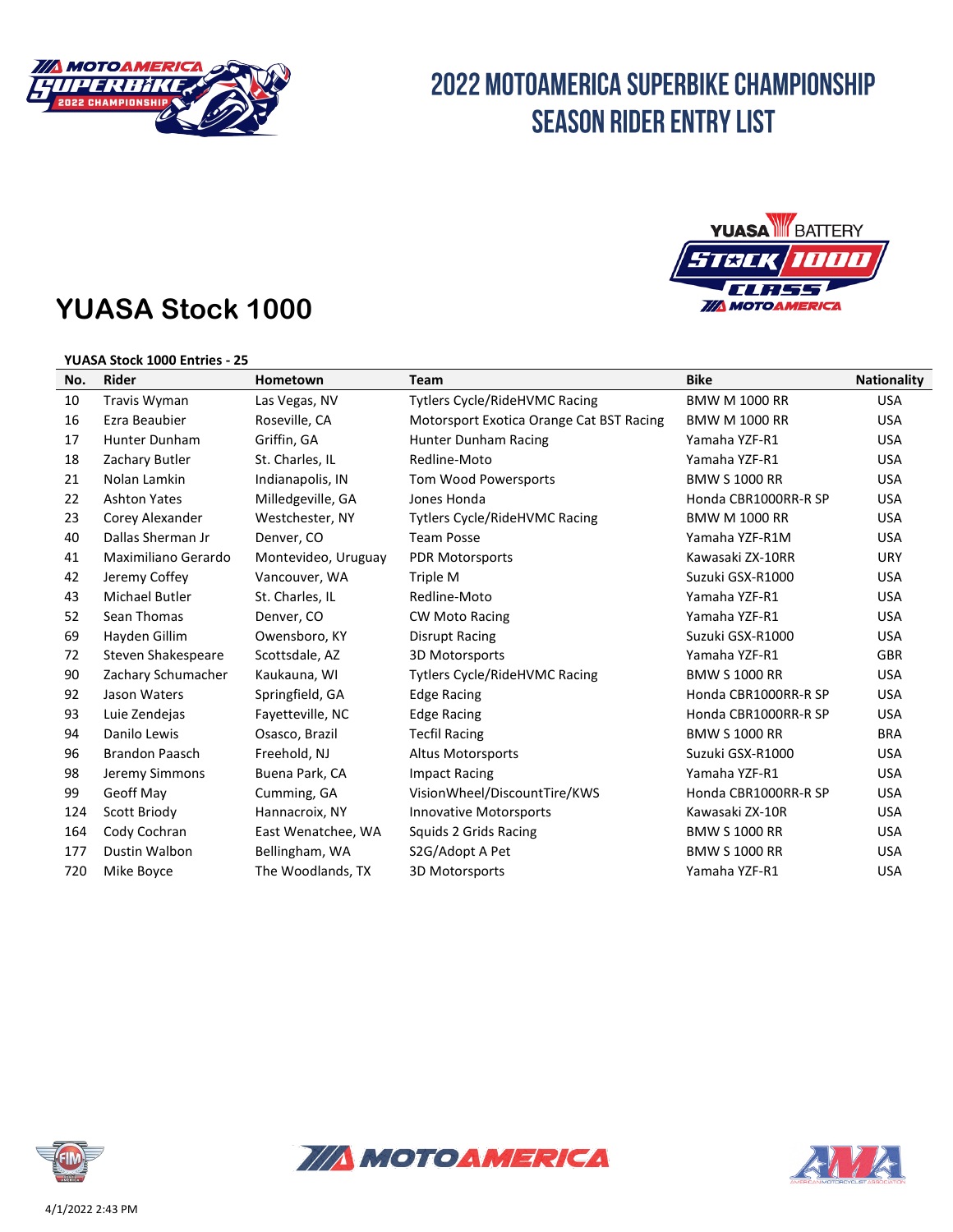



# **Twins Cup**

| <b>Twins Entries - 22</b> |                          |                              |                                   |                    |                    |  |
|---------------------------|--------------------------|------------------------------|-----------------------------------|--------------------|--------------------|--|
| No.                       | <b>Rider</b>             | Hometown                     | <b>Team</b>                       | <b>Bike</b>        | <b>Nationality</b> |  |
| 1                         | Kaleb De Keyrel          | Houston, TX                  | <b>Veloce Racing</b>              | Aprilia RS 660     | <b>USA</b>         |  |
| 10                        | <b>Brett Donahue</b>     | Sauk Rapids, MN              | <b>Ten Racing</b>                 | Yamaha FZ-07/MT-07 | <b>USA</b>         |  |
| 11                        | Jody Barry               | Lake in the Hills, IL        | <b>Veloce Racing</b>              | Aprilia RS 660     | <b>USA</b>         |  |
| 15                        | <b>Ethan Cook</b>        | San Diego, CA                | <b>Wrench Motorcycles</b>         | Yamaha YZF-R7      | <b>USA</b>         |  |
| 16                        | <b>Trevor Standish</b>   | Roswell, GA                  | Pure Attitude Racing              | Yamaha YZF-R7      | <b>USA</b>         |  |
| 18                        | Jackson Blackmon         | Rock Hill, SC                | <b>Wrench Motorcycles</b>         | Yamaha YZF-R7      | <b>USA</b>         |  |
| 22                        | <b>Blake Davis</b>       | Lynchburg, VA                | N2 Racing/BobbleHeadMoto          | Yamaha YZF-R7      | <b>USA</b>         |  |
| 24                        | <b>Adam Faussett</b>     | Kent, WA                     | <b>Tigertail USA Racing</b>       | Yamaha YZF-R7      | <b>USA</b>         |  |
| 25                        | Dominic Doyle            | Port Elizabeth, South Africa | <b>BARTCON Racing</b>             | Yamaha YZF-R7      | ZAF                |  |
| 28                        | Cory Ventura             | Union City, CA               | MP13 Racing                       | Yamaha YZF-R7      | <b>USA</b>         |  |
| 31                        | Jeffrey Purk             | Norwalk, IA                  | Legacy Dental/Poly Evolution      | Yamaha FZ-07/MT-07 | <b>USA</b>         |  |
| 37                        | Liam MacDonald           | Kuala Lumpur, Malaysia       | <b>Pure Attitude Racing</b>       | Yamaha YZF-R7      | <b>MYS</b>         |  |
| 49                        | Hayden Schultz           | Plainfield, IN               | Cycle Tech - Speed Weaponry       | Yamaha YZF-R7      | <b>USA</b>         |  |
| 50                        | <b>Bobby Bettencourt</b> | Bridgewater, MA              | JoeyO Racing                      | Yamaha YZF-R7      | <b>USA</b>         |  |
| 72                        | Benjamin Gloddy          | Northfield, NH               | Robem Engineering                 | Aprilia RS 660     | <b>USA</b>         |  |
| 96                        | <b>Gus Rodio</b>         | Hammonton, NJ                | Rodio Racing/Warhorse HSBK Racing | Aprilia RS 660     | <b>USA</b>         |  |
| 173                       | <b>Brad Faas</b>         | Leesburg, VA                 | Elite Garageworkz/MRP Motorsports | Aprilia RS 660     | <b>USA</b>         |  |
| 310                       | Rodney Vest              | North Topsail Beach, NC      | <b>Vestment Realty</b>            | Yamaha FZ-07/MT-07 | <b>USA</b>         |  |
| 516                       | Anthony Mazziotto        | Hammonton, NJ                | Rodio Racing/Warhorse HSBK Racing | Aprilia RS 660     | <b>USA</b>         |  |
| 520                       | John Knowles             | Modesto, CA                  | Triple M                          | Suzuki SV650       | <b>USA</b>         |  |
| 720                       | Mike Boyce               | The Woodlands, TX            | 3D Motorsports                    | Aprilia RS 660     | <b>USA</b>         |  |
| 787                       | Michael Henao            | Boulder, CO                  | HeyNow Racing/CoatzyMoto/LatinWE  | Yamaha YZF-R7      | <b>COL</b>         |  |





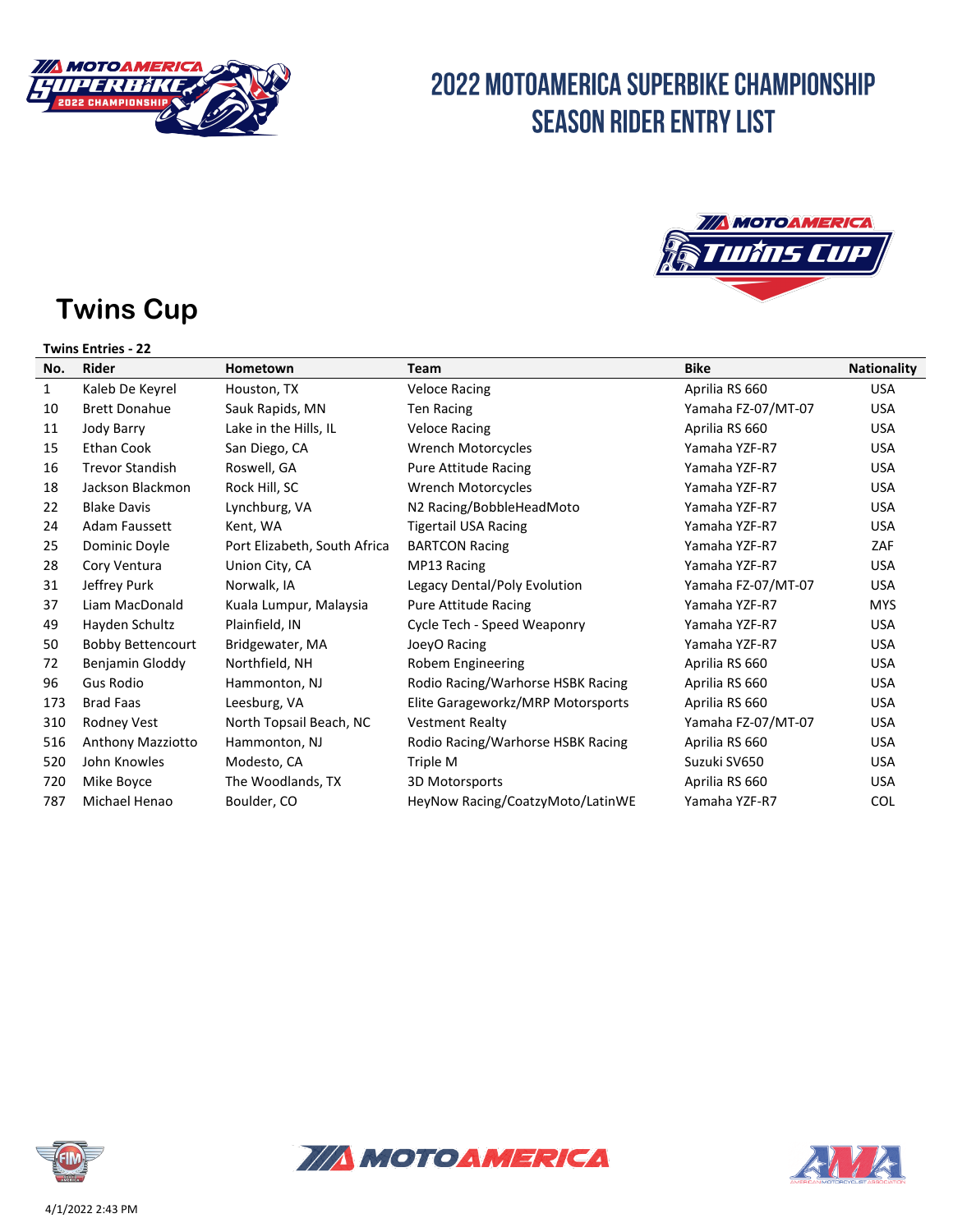

#### **Mission King of the Baggers**

#### **Mission King of the Baggers Entries - 10**



| No.          | Rider              | <b>Hometown</b>    | Team                                           | <b>Bike</b>                | <b>Nationality</b> |
|--------------|--------------------|--------------------|------------------------------------------------|----------------------------|--------------------|
| $\mathbf{1}$ | Kyle Wyman         | Macedon, NY        | H-D Screamin' Eagle                            | Harley-Davidson Road Glide | <b>USA</b>         |
| 10           | Travis Wyman       | Las Vegas, NV      | H-D Screamin' Eagle                            | Harley-Davidson Road Glide | <b>USA</b>         |
| 13           | Cory West          | Eureka Springs, AR | Saddlemen/Lloyd'z Garage                       | Indian Chieftain           | <b>USA</b>         |
| 29           | Tyler O'Hara       | Petaluma, CA       | Mission Foods/S&S Cycle/Indian Challenger Team | Indian Challenger          | <b>USA</b>         |
| 43           | James Rispoli      | Deland, FL         | Vance & Hines Racing                           | Harley-Davidson Road Glide | <b>USA</b>         |
| 44           | Taylor Knapp       | Harvest, AL        | Vance & Hines Racing                           | Harley-Davidson Road Glide | <b>USA</b>         |
| 87           | Patricia Fernandez | Eureka Springs, AR | Saddlemen/Lloyd'z Garage                       | Indian Challenger          | <b>USA</b>         |
| 108          | Andrew Lee         | Clovis. CA         | <b>Big Bear Performance</b>                    | Harley-Davidson Road Glide | <b>USA</b>         |
| 121          | Hawk Mazzotta      | Cottonwood, CA     | Nowaskey Extreme Performance                   | Harley-Davidson Road Glide | <b>USA</b>         |
| 317          | Scott Beal         | Browns Summit, NC  | M <sup>3</sup> Mad Monkey Motorsports          | Indian Challenger          | <b>USA</b>         |